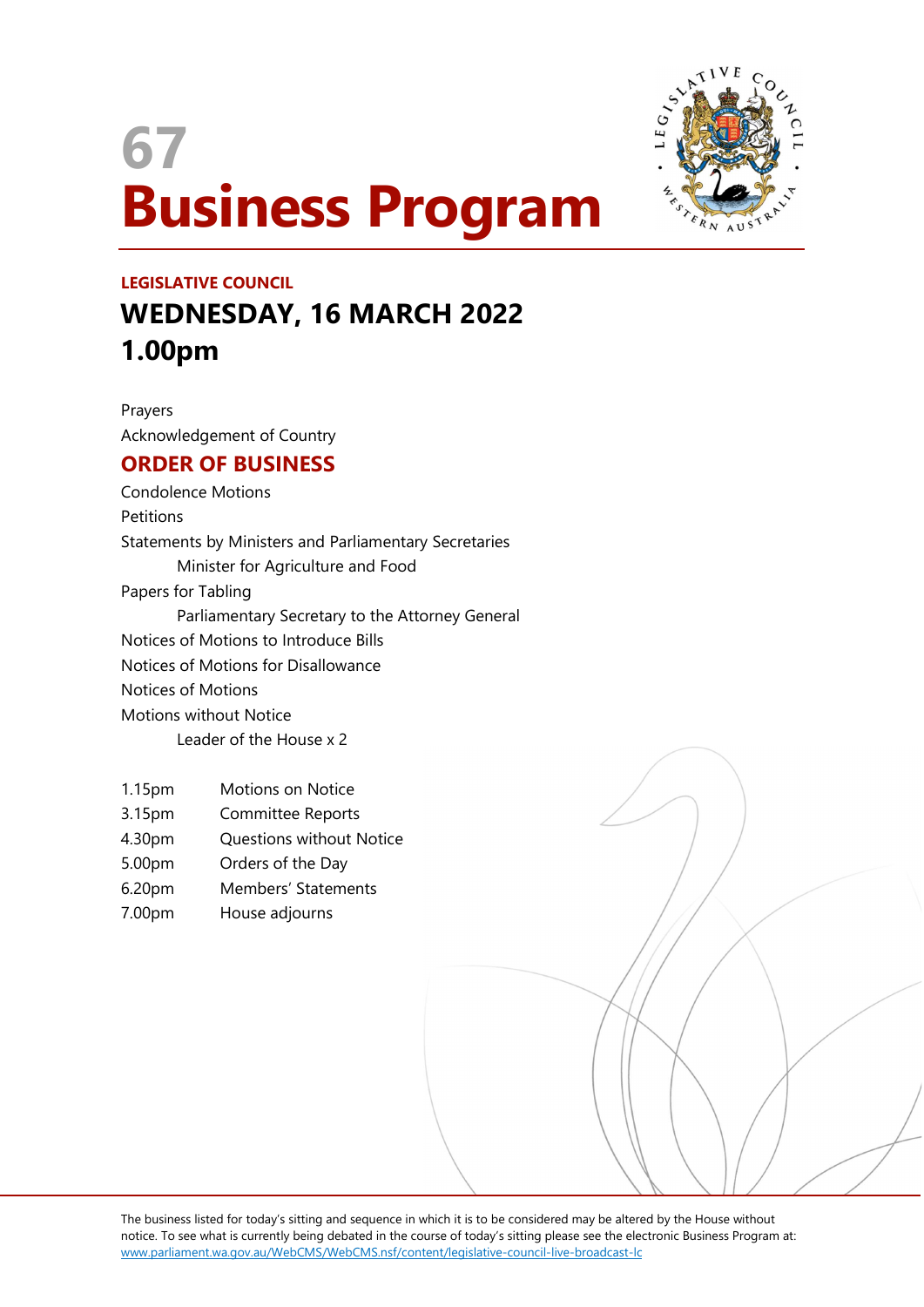#### MOTIONS ON NOTICE

#### 18. Regional Electricity Network (Notice given 24 February 2022)

 $\overline{a}$ 

 $\overline{a}$ 

Hon Martin Aldridge: To move —

That this House recognises the vulnerability of the electricity network in regional Western Australia and calls on the State Government to:

- (a) apologise to regional families, businesses and communities who have been impacted by frequent power outages;
- (b) identify what actions it is taking to improve network resilience and performance;
- (c) improve the extended outage payment to ensure equity in its application and relevance to the outage experienced; and
- (d) support an independent inquiry that examines the performance of Western Power and Horizon Power in providing safe and reliable power and looks at alternative systems that might deliver better outcomes.

#### CONSIDERATION OF COMMITTEE REPORTS

1. Joint Standing Committee on the Commissioner for Children and Young People — Report No. 2 — Report Review 2020-21: Examination of selected reports by the Commissioner for Children and Young People (Tabled 18 November 2021)

Continuation of remarks Hon Pierre Yang — 7 mins (Wednesday, 23 February 2022) on the motion of Hon Jackie Jarvis that the report be noted.

See Tabled paper 895.

Time remaining on motion — 3 hours, 2 mins. (Motion to be postponed in 2 mins).

 $\overline{a}$ 

 $\overline{a}$ 

2. Joint Standing Committee on the Commissioner for Children and Young People — Report No. 3 — The merits of appointing a commissioner for Aboriginal children and young people (Tabled 18 November 2021)

Consideration. See Tabled paper 896.

3. Standing Committee on Estimates and Financial Operations — Report No. 85 — Consideration of the 2021-22 Budget Estimates (Tabled 30 November 2021)

Consideration. See Tabled paper 937.

Government Response Tabled 15 February 2022 (Tabled Paper 1009).

4. Joint Standing Committee on the Commissioner for Children and Young People — Report No. 1 — Annual Report 2020–2021 (Tabled 16 September 2021)

Resumption of debate (Wednesday, 8 December 2021) on the motion of Hon Neil Thomson that the report be noted.

See Tabled paper 678.

Time remaining on motion — 2 hours.

Standing Order 110(2A) and (2B) applied — 10 November 2021, 8 December 2021.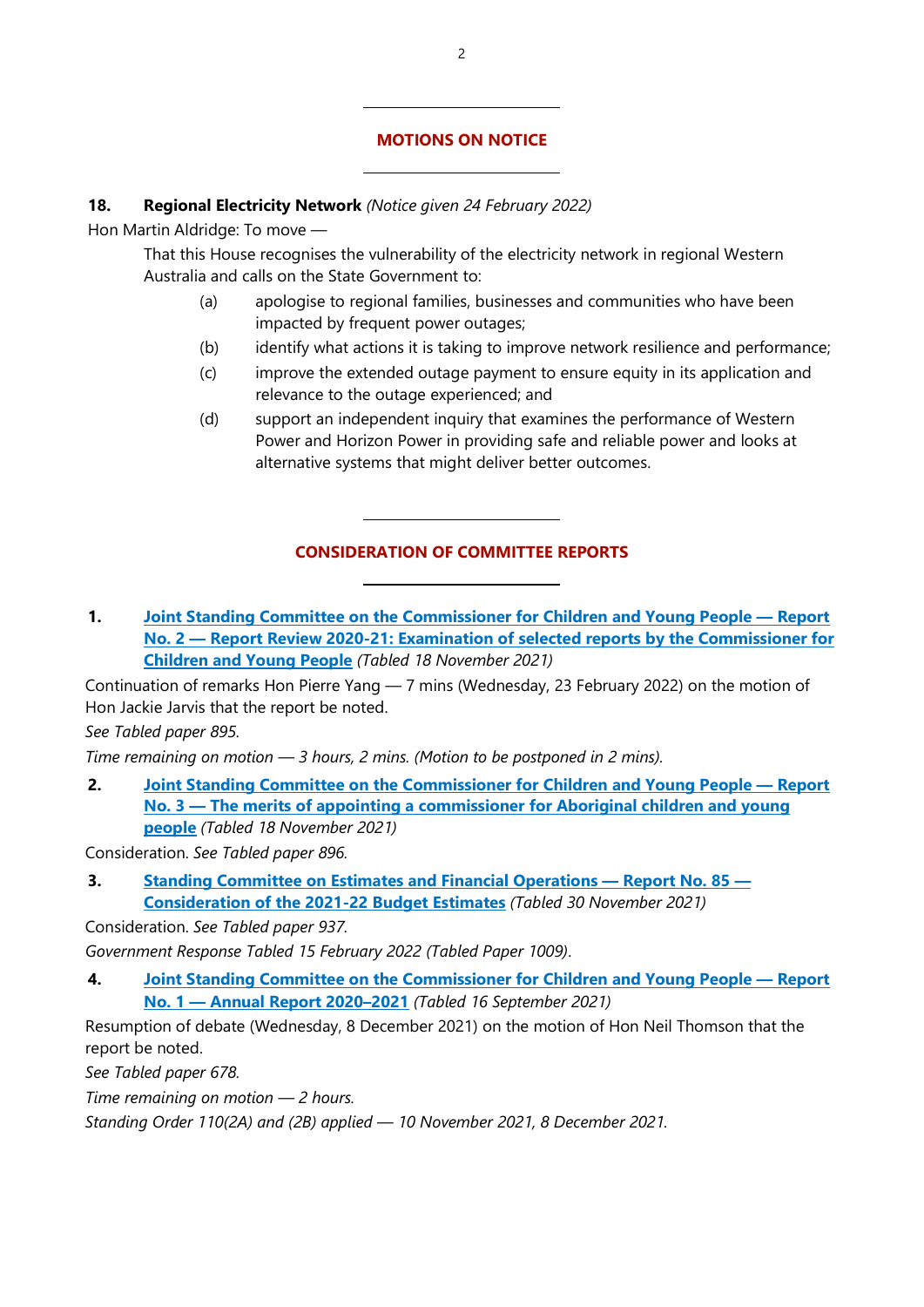5. Joint Standing Committee on the Corruption and Crime Commission — Report No. 1 — Annual Report 2020–21 (Tabled 9 September 2021)

Continuation of remarks Hon Jackie Jarvis — 6 mins (Wednesday, 16 February 2022) on the motion of Hon Dr Steve Thomas that the report be noted.

See Tabled paper 536.

Time remaining on motion — 1 hour.

Standing Order 110(2A) and (2B) applied — 15 September 2021, 27 October 2021, 16 February 2022.

6. Joint Standing Committee on the Corruption and Crime Commission — Report No. 2 — If not the CCC … then where? An examination of the Corruption and Crime Commission's oversight of excessive use of force allegations against members of the WA Police Force (Tabled 9 September 2021)

Continuation of remarks Hon Nick Goiran — 4 min (Wednesday, 23 February 2022) on the motion of Hon Dr Steve Thomas that the report be noted.

See Tabled paper 537.

Government Response Tabled 30 November 2021 (Tabled Paper 913).

Time remaining on motion — 1 hour.

Standing Order 110(2A) and (2B) applied — 13 October 2021, 17 November 2021, 23 February 2022.

7. Joint Standing Committee on the Corruption and Crime Commission — Report No. 3 — 'A GOOD YEAR'. The work of the Parliamentary Inspector of the Corruption and Crime Commission (Tabled 24 February 2022)

Consideration. See Tabled paper 1085.

#### ORDERS OF THE DAY

12. Mutual Recognition (Western Australia) Amendment Bill 2021 [LC 58-1] Leader of the House representing the Premier

Third reading (Tuesday, 15 March 2022).

8. \*Legal Profession Uniform Law Application Bill 2021 [LA 31-2] Parliamentary Secretary to the Attorney General

Cognate debate with Legal Profession Uniform Law Application (Levy) Bill 2021.

 $\overline{a}$ 

 $\overline{a}$ 

Committee progress clause 113 (Tuesday, 15 March 2022).

cf SNP 31 Issue 3 – 9 March 2022.

See Standing Committee on Uniform Legislation and Statutes Review Report No. 136 (Tabled 12 October 2021).

7. \*Legal Profession Uniform Law Application (Levy) Bill 2021 [LA 32-1] Parliamentary Secretary to the Attorney General

Cognate debate with Legal Profession Uniform Law Application Bill 2021.

Committee (Tuesday, 15 March 2022).

See Standing Committee on Uniform Legislation and Statutes Review Report No. 136 (Tabled 12 October 2021).